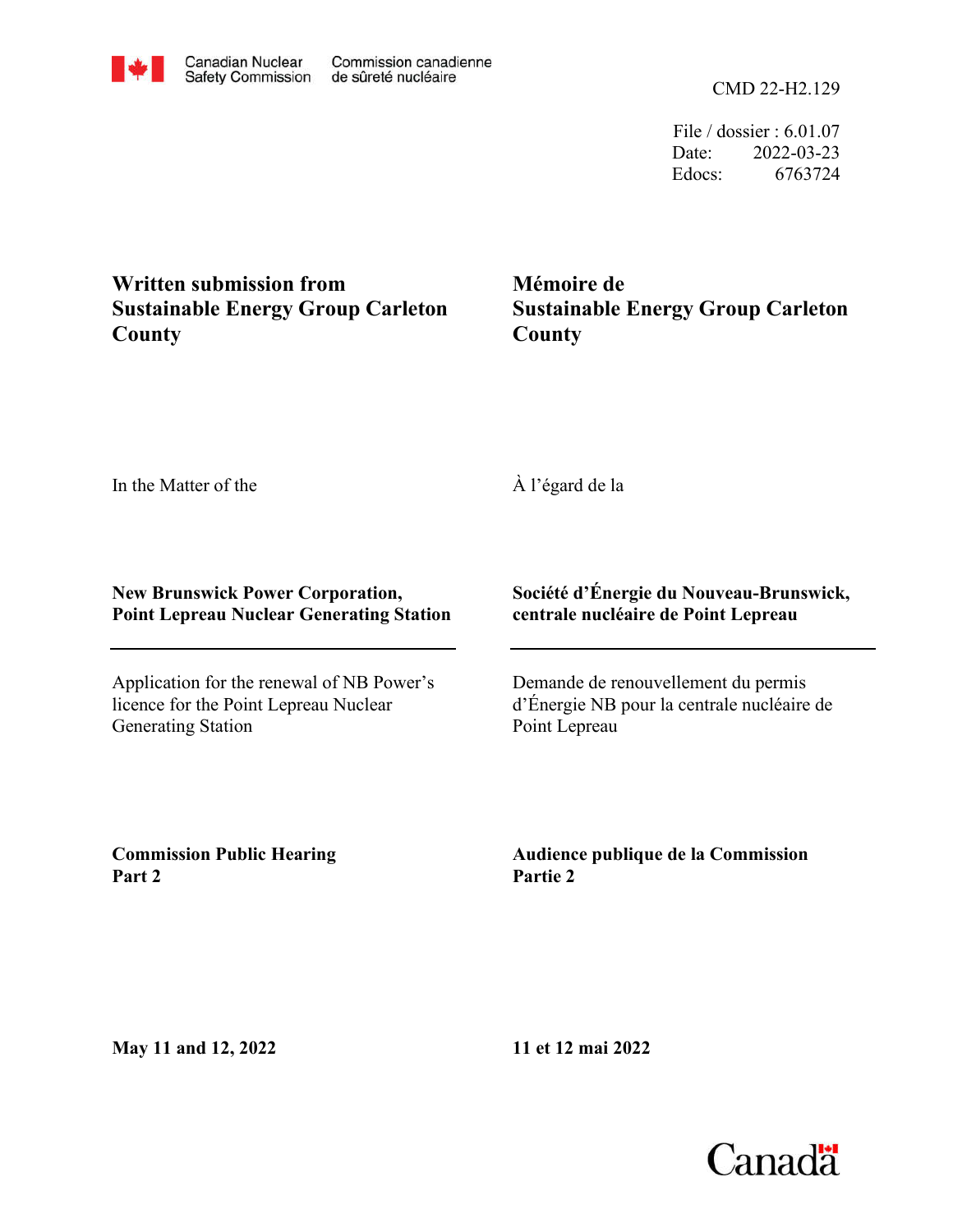Senior Tribunal Officer, Secretariat Canadian Nuclear Safety Commission 280 Slater Street, PO Box 1046, Station B Ottawa, Ontario K1P 5S9

*Sustainable Energy Group Carleton County* Sam Arnold, Coordinator 110 College Street, Woodstock NB E7M 1K6

506-328-9420

March 14, 2022



Re: Intervention by the *Sustainable Energy Group Carleton County* for the NB Power Licence Renewal Application (Hearing Ref.2022-H-02)

To whom it may concern:

We request to intervene in the hearing in the above-referenced matter. Please consider our opposing comments submitted to the Canadian Nuclear Safety Commission (CNSC), regarding the licence renewal of the NB Power Point Lepreau Nuclear Generating Station:

• NB Power's application for a 25-year nuclear licence for an aging reactor approaching the end of its scheduled operating life must not be granted. For safety and environmental concerns, we feel the current 5-year license is the maximum length that should be under consideration.

• Without the ability to weigh in regularly on critical matters of safety, security, environment and health, the people of New Brunswick could be facing the shock of 25 more years of a growing radioactive waste stockpile – all in temporary storage – that will be matched by the ever-growing debt at NB Power for its nuclear operations. This will then be followed by the long and costly decommissioning process that can take 50 years to return Point Lepreau to Greenfield Status.

• The NB Auditor General found that NB Power has a debt of \$4.9 billion, and that most of it – \$3.6 billion – is due to the cost of the Point Lepreau nuclear station. That amounts to a current nuclear debt load of more than \$4,500 for every child and adult in New Brunswick. Such a debt is not acceptable for a crown corporation meant to serve and benefit its citizens. It is reprehensible for generations yet to come to inherit the nuclear debt load they had no part in creating.

• The possibility that modular nuclear reactors will successfully be installed at Point Lepreau raises the additional concern of continuing the costly and unnecessary nuclear operations at Point Lepreau. The impossibility of participation in a public hearing or even to request an impact assessment (under the 2019 Impact Assessment Act) goes against the interest of the public good, common sense, and morality.

• Respectful of the demands made by the Indigenous Wolastoq Grand Council – on whose traditional, ancestral and unceded territory the reactor is located – "That the Point Lepreau nuclear plant be phased out and renewable power generation and storage solutions alongside efficient energy